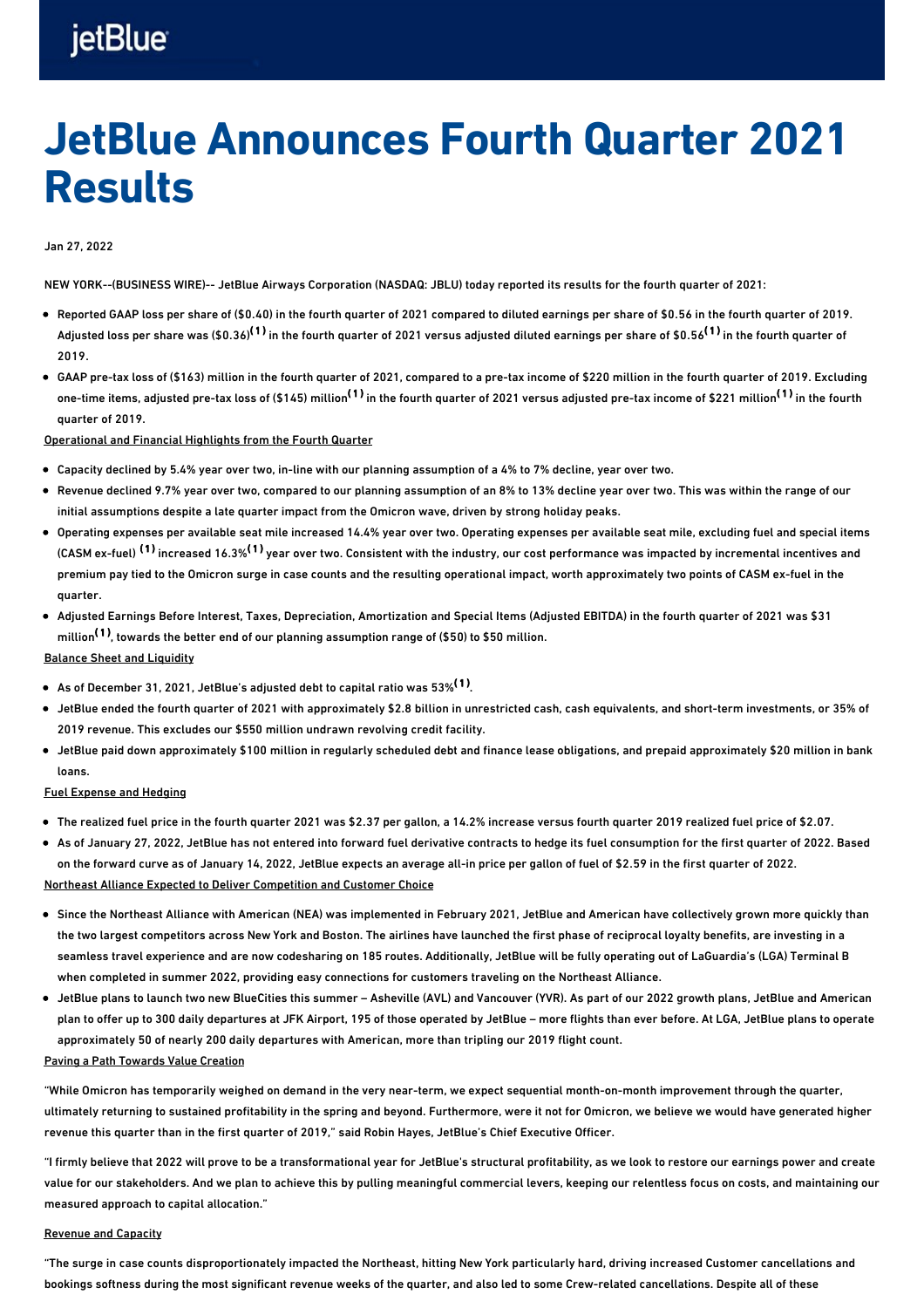challenges, our underlying revenue performance was very strong, which keeps us optimistic about the future as we continue to ramp up hiring efforts towards a fully staffed operation," said Joanna Geraghty, JetBlue's President and Chief Operating Officer.

"For the first quarter of 2022, we expect revenue to decrease between 11% and 16% year over three. This sequential slowdown reflects the large negative impact from Omicron on Q1 demand. However, trends have largely stabilized and are improving across all geographies. As quickly as the Omicron variant swept through the Northeast, we are seeing cases rapidly decline and we expect sequential month-on-month improvement leading to a profitable Q2 and a very strong summer peak.

For the first quarter of 2022, we expect capacity to range between (1%) and 2% year over three. For the full-year 2022, we are planning to grow capacity between 11% and 15% versus 2019 as we bring aircraft utilization back towards pre-pandemic levels, while retaining flexibility. We expect the demand recovery to regain steam following the temporary setback tied to the Omicron variant. We'll continue to be nimble and react to the environment."

#### Financial Performance and Outlook

"We're confident that we're on a path to sequential pre-tax margin improvement with sustained profitability in the spring and beyond. We expect to achieve greater operating leverage as we grow revenue while continuing to improve our unit cost performance," said Ursula Hurley, JetBlue's Chief Financial Officer.

"For the first quarter of 2022, we estimate CASM ex-fuel<sup>(2)</sup> will increase between 13% to 15% year over three. For the full-year 2022, we expect CASM exfuel<sup>(2)</sup> to increase in the range of 1% to 5% versus 2019. We expect elevated unit costs in the first half, followed by a meaningful improvement in the second half of the year as we plan for our network, operation, and aircraft utilization to settle into a 'new normal' with optimal staffing levels, along with the ramp of our planned cost initiatives.

For the full-year, we have repaid a total of approximately \$1.9 billion of debt. Our balance sheet continues to be among the strongest in the industry, and we'll continue our balanced approach to capital allocation to drive shareholder value."

### Earnings Call Details

JetBlue will conduct a conference call to discuss its quarterly earnings today, January 27, 2022 at 10:00 a.m. Eastern Time. A live broadcast of the conference call will also be available via the internet at [http://investor.jetblue.com](https://cts.businesswire.com/ct/CT?id=smartlink&url=http%3A%2F%2Finvestor.jetblue.com&esheet=52569575&newsitemid=20220127005349&lan=en-US&anchor=http%3A%2F%2Finvestor.jetblue.com&index=1&md5=6e60ce3b6d9ee5d35784ee97e80ceb2d). The webcast replay and presentation materials will be archived on the company's website.

For further details see the Fourth Quarter 2021 Earnings Presentation available via the internet at [http://investor.jetblue.com](https://cts.businesswire.com/ct/CT?id=smartlink&url=http%3A%2F%2Finvestor.jetblue.com&esheet=52569575&newsitemid=20220127005349&lan=en-US&anchor=http%3A%2F%2Finvestor.jetblue.com&index=2&md5=88506dc28578f2009e16337f948b4ebe).

#### About JetBlue

JetBlue is New York's Hometown Airline®, and a leading carrier in Boston, Fort Lauderdale-Hollywood, Los Angeles, Orlando and San Juan. JetBlue carries customers across the U.S., Caribbean and Latin America, and between New York and London. For more information, visit [jetblue.com](https://cts.businesswire.com/ct/CT?id=smartlink&url=https%3A%2F%2Fwww.jetblue.com%2F&esheet=52569575&newsitemid=20220127005349&lan=en-US&anchor=jetblue.com&index=3&md5=c2bdefc27f147f542b02e72e621cbf4e).

#### Notes

- (1)Non-GAAP financial measure; Note A provides a reconciliation of non-GAAP financial measures used in this release and explains the reasons management believes that presentation of these non-GAAP financial measure provides useful information to investors regarding JetBlue's financial condition and results of operations.
- (2)With respect to JetBlue's CASM ex-fuel guidance, JetBlue is unable to provide a reconciliation of the non-GAAP financial measure to GAAP because the excluded items have not yet occurred and cannot be reasonably predicted. The reconciling information that is unavailable would include a forwardlooking range of financial performance measures beyond our control, such as fuel costs, which are subject to many economic and political factors. Accordingly, a reconciliation to CASM is not available without unreasonable effort.

#### Forward-Looking Statements

This Earnings Release (or otherwise made by JetBlue or on JetBlue's behalf) contain various forward-looking statements within the meaning of Section 27A of the Securities Act of 1933, as amended, or the Securities Act, and Section 21E of the Securities Exchange Act of 1934, as amended, or the Exchange Act, which represent our management's beliefs and assumptions concerning future events. These statements are intended to qualify for the "safe harbor" from liability established by the Private Securities Litigation Reform Act of 1995. When used in this document and in documents incorporated herein by reference, the words "expects," "plans," "anticipates," "indicates," "believes," "forecast," "guidance," "outlook," "may," "will," "should," "seeks," "targets" and similar expressions are intended to identify forward-looking statements. Forward-looking statements involve risks, uncertainties and assumptions, and are based on information currently available to us. Actual results may differ materially from those expressed in the forward-looking statements due to many factors, including, without limitation, the coronavirus ("COVID-19") pandemic, and the outbreak of any other disease or similar public health threat that affects travel demand or behavior; restrictions on our business related to the financing we accepted under various federal government support programs such as the Coronavirus Aid, Relief, and Economic Security Act, the Consolidated Appropriations Act, and the American Rescue Plan Act; our significant fixed obligations and substantial indebtedness; risk associated with execution of our strategic operating plans in the near-term and long-term; the recording of a material impairment loss of tangible or intangible assets; our extremely competitive industry; volatility in financial and credit markets which could affect our ability to obtain debt and/or lease financing or to raise funds through debt or equity issuances; volatility in fuel prices, maintenance costs and interest rates; our reliance on high daily aircraft utilization; our ability to implement our growth strategy; our ability to attract and retain qualified personnel and maintain our culture as we grow; our reliance on a limited number of suppliers, including for aircraft, aircraft engines and parts and vulnerability to delays by those suppliers; our dependence on the New York and Boston metropolitan markets and the effect of increased congestion in these markets; our reliance on automated systems and technology; the outcome of the lawsuit filed by the Department of Justice and certain state Attorneys General against us related to our Northeast Alliance entered into with American Airlines, our being subject to potential unionization, work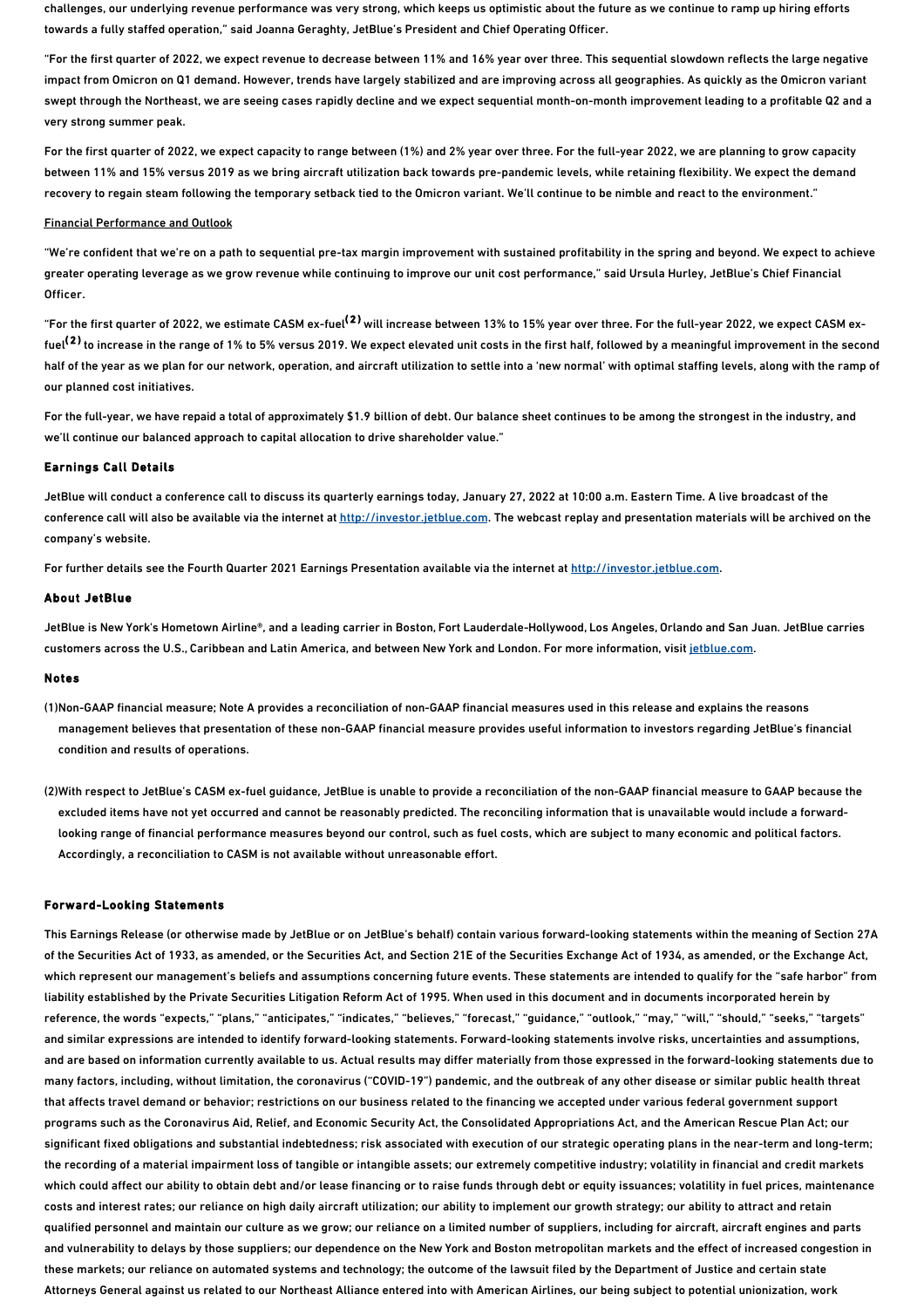stoppages, slowdowns or increased labor costs; our presence in some international emerging markets that may experience political or economic instability or may subject us to legal risk; reputational and business risk from information security breaches or cyber-attacks; changes in or additional domestic or foreign government regulation, including new or increased tariffs; changes in our industry due to other airlines' financial condition; acts of war or terrorism; global economic conditions or an economic downturn leading to a continuing or accelerated decrease in demand for air travel; adverse weather conditions or natural disasters; and external geopolitical events and conditions. It is routine for our internal projections and expectations to change as the year or each quarter in the year progresses, and therefore it should be clearly understood that the internal projections, beliefs, and assumptions upon which we base our expectations may change prior to the end of each quarter or year.

Given the risks and uncertainties surrounding forward-looking statements, you should not place undue reliance on these statements. You should understand that many important factors, in addition to those discussed or incorporated by reference in this Earnings Release, could cause our results to differ materially from those expressed in the forward-looking statements. In light of these risks and uncertainties, the forward-looking events discussed in this Earnings Release might not occur. Our forward-looking statements speak only as of the date of this Earnings Release. Other than as required by law, we undertake no obligation to update or revise forward-looking statements, whether as a result of new information, future events, or otherwise.

This Earnings Release also includes certain "non-GAAP financial measures" as defined under the Exchange Act and in accordance with Regulation G. We have included reconciliations of these non-GAAP financial measures to the most directly comparable financial measures calculated and provided in accordance with U.S. GAAP within this Earnings Release.

## JETBLUE AIRWAYS CORPORATION CONSOLIDATED STATEMENTS OF OPERATIONS (in millions, except per share amounts) (unaudited)

|                                    |     | <b>Three Months Ended</b> |                |           | <b>Twelve Months Ended</b> |                |           |
|------------------------------------|-----|---------------------------|----------------|-----------|----------------------------|----------------|-----------|
|                                    |     | December 31,              |                | Percent   | December 31,               |                | Percent   |
|                                    |     | 2021                      | 2020           | Change    | 2021                       | 2020           | Change    |
| <b>OPERATING REVENUES</b>          |     |                           |                |           |                            |                |           |
| Passenger                          | \$  | 1,695                     | \$<br>606      | 179.6     | \$<br>5,609                | \$<br>2,733    | 105.3     |
| <b>Other</b>                       |     | 139                       | 55             | 152.3     | 428                        | 224            | 91.4      |
| <b>Total operating revenues</b>    |     | 1,834                     | 661            | 177.3     | 6,037                      | 2,957          | 104.2     |
| <b>OPERATING EXPENSES</b>          |     |                           |                |           |                            |                |           |
| Aircraft fuel and related taxes    |     | 463                       | 134            | 244.7     | 1,436                      | 631            | 127.7     |
| Salaries, wages and benefits       |     | 640                       | 472            | 35.8      | 2,358                      | 2,032          | 16.1      |
| Landing fees and other rents       |     | 157                       | 100            | 56.4      | 628                        | 358            | 75.2      |
| Depreciation and amortization      |     | 142                       | 128            | 10.7      | 540                        | 535            | 0.9       |
| Aircraft rent                      |     | 24                        | 25             | (3.5)     | 99                         | 85             | 17.2      |
| Sales and marketing                |     | 54                        | 26             | 102.0     | 183                        | 110            | 66.0      |
| Maintenance, materials and repairs |     | 153                       | 97             | 58.0      | 626                        | 441            | 42.0      |
| Other operating expenses           |     | 312                       | 202            | 54.7      | 1,080                      | 762            | 41.8      |
| <b>Special items</b>               |     | 8                         | (69)           | <b>NM</b> | (833)                      | (283)          | 194.8     |
| <b>Total operating expenses</b>    |     | 1,953                     | 1,115          | 75.1      | 6,117                      | 4,671          | 31.0      |
| <b>OPERATING (LOSS)</b>            |     | (119)                     | (454)          | (73.8)    | (80)                       | (1, 714)       | (95.3)    |
| <b>Operating margin</b>            |     | $-6.5%$                   | $-68.7%$       | 62.2 pts. | $-1.3%$                    | $-58.0%$       | 56.7 pts. |
| <b>OTHER INCOME (EXPENSE)</b>      |     |                           |                |           |                            |                |           |
| Interest expense                   |     | (39)                      | (59)           | (33.8)    | (192)                      | (179)          | 7.2       |
| Capitalized interest               |     | 3                         | 3              | (0.7)     | 12                         | 13             | (6.8)     |
| Gain (Loss) on equity investments  |     | (10)                      | $\overline{a}$ | <b>NM</b> | 44                         | $\blacksquare$ | <b>NM</b> |
| Interest income and other          |     | $\overline{\mathbf{c}}$   | (2)            | <b>NM</b> | (47)                       | (13)           | 267.5     |
| Total other income (expense)       |     | (44)                      | (58)           | (24.9)    | (183)                      | (179)          | 2.0       |
| (LOSS) BEFORE INCOME TAXES         |     | (163)                     | (512)          | (68.2)    | (263)                      | (1,893)        | (86.1)    |
| Pre-tax margin                     |     | $-8.9%$                   | $-77.5%$       | 68.6 pts  | $-4.4%$                    | $-64.0%$       | 59.6 pts  |
| Income tax (benefit)               |     | (34)                      | (139)          | (75.6)    | (81)                       | (539)          | (85.1)    |
| <b>NET (LOSS)</b>                  | \$. | (129)                     | \$<br>(373)    | (65.4)    | \$<br>(182)                | \$<br>(1, 354) | (86.5)    |

### (LOSS) PER COMMON SHARE: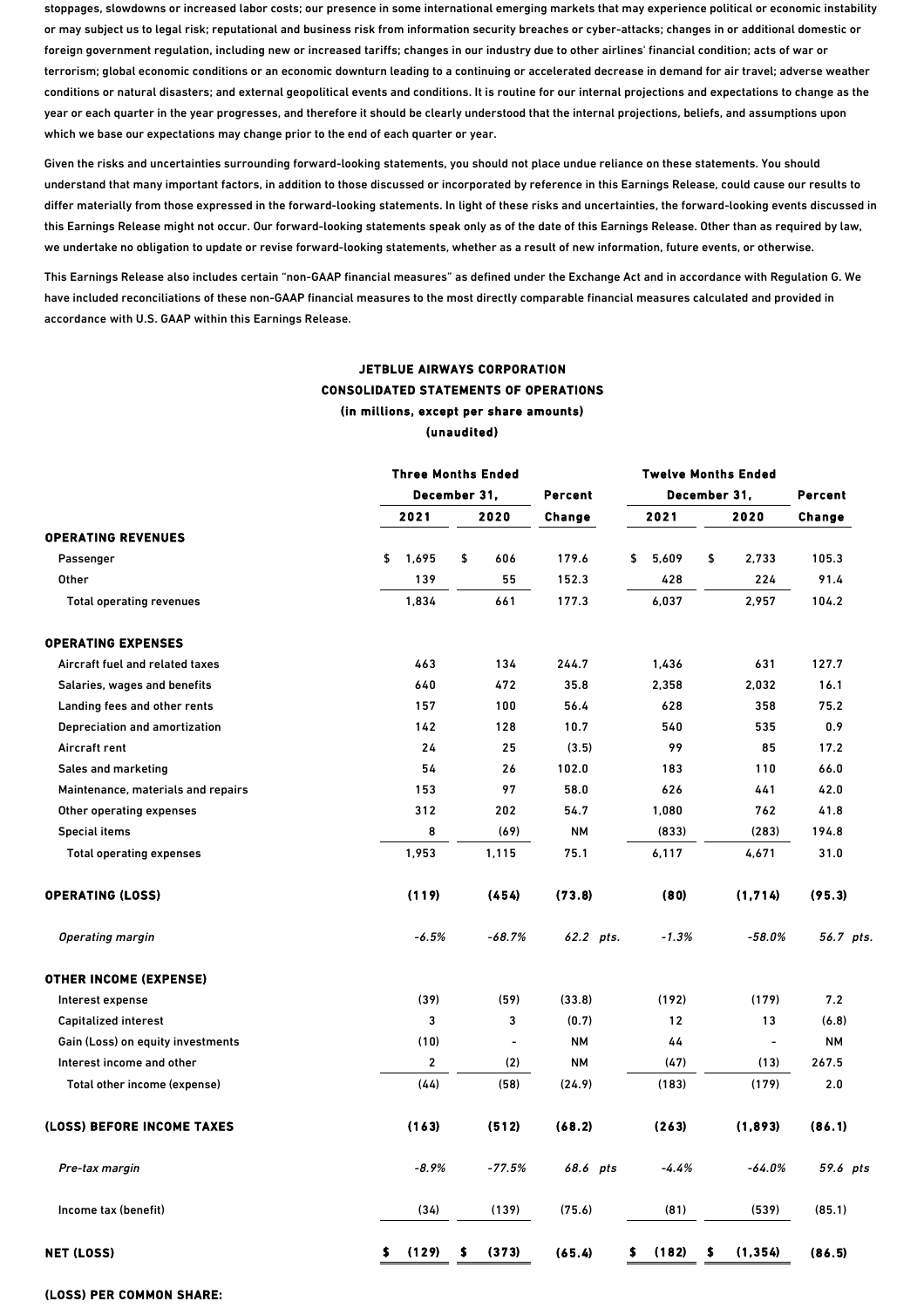| <b>Basic</b>                         | S. | (0.40) | \$<br>(1.31) |    | (0.57) | (4.88) |
|--------------------------------------|----|--------|--------------|----|--------|--------|
| <b>Diluted</b>                       | S. | (0.40) | \$<br>(1.31) | \$ | (0.57) | (4.88) |
|                                      |    |        |              |    |        |        |
| WEIGHTED AVERAGE SHARES OUTSTANDING: |    |        |              |    |        |        |
| <b>Basic</b>                         |    | 319.6  | 284.1        |    | 318.0  | 277.5  |

Diluted 319.6 284.1 318.0 277.5

## JETBLUE AIRWAYS CORPORATION COMPARATIVE OPERATING STATISTICS (unaudited)

|                                                                  | <b>Three Months Ended</b> |              |       |        |           |     | <b>Twelve Months Ended</b> |    |         |           |  |  |
|------------------------------------------------------------------|---------------------------|--------------|-------|--------|-----------|-----|----------------------------|----|---------|-----------|--|--|
|                                                                  |                           | December 31, |       |        | Percent   |     | December 31,               |    | Percent |           |  |  |
|                                                                  |                           | 2021         |       | 2020   | Change    |     | 2021                       |    | 2020    | Change    |  |  |
| Revenue passengers (thousands)                                   | 8,617                     |              | 3,356 |        | 156.7     |     | 30,094                     |    | 14,274  | 110.8     |  |  |
| Revenue passenger miles (millions)                               |                           | 11,628       |       | 4,446  | 161.6     |     | 41,152                     |    |         | 121.3     |  |  |
| Available seat miles (ASMs) (millions)                           | 15,211                    |              |       | 8,480  | 79.4      |     | 54,113                     |    | 32,689  | 65.5      |  |  |
| Load factor                                                      | 76.4%                     |              |       | 52.4%  | 24.0 pts. |     | 76.0%                      |    | 56.9%   | 19.1 pts. |  |  |
| Aircraft utilization (hours per day)                             |                           | 9.5<br>5.3   |       | 77.3   |           | 8.5 |                            |    | 57.4    |           |  |  |
| Average fare                                                     | \$                        | 196.76       | \$    | 180.54 | 9.0       | \$  | 186.39                     | \$ | 191.42  | (2.6)     |  |  |
| Yield per passenger mile (cents)                                 |                           | 14.58        |       | 13.63  | 7.0       |     | 13.63                      |    | 14.69   | (7.2)     |  |  |
| Passenger revenue per ASM (cents)                                |                           | 11.15        |       | 7.15   | 55.9      |     | 10.37                      |    | 8.36    | 24.0      |  |  |
| Revenue per ASM (cents)                                          |                           | 12.06        |       | 7.80   | 54.6      |     | 11.16                      |    | 9.04    | 23.4      |  |  |
| Operating expense per ASM (cents)                                |                           | 12.84        |       | 13.16  | (2.4)     |     | 11.30                      |    | 14.29   | (20.9)    |  |  |
| Operating expense per ASM, excluding fuel (cents) <sup>(1)</sup> |                           | 9.66         |       | 12.31  | (21.5)    |     | 10.11                      |    | 13.12   | (22.9)    |  |  |
| <b>Departures</b>                                                |                           | 76,165       |       | 40,321 | 88.9      |     | 264,385                    |    | 168,636 | 56.8      |  |  |
| Average stage length (miles)                                     |                           | 1,253        |       | 1,290  | (2.9)     |     | 1,283                      |    | 1,222   | 5.0       |  |  |
| Average number of operating aircraft during period               |                           | 280.6        |       | 264.9  | 5.9       |     | 273.0                      |    | 262.2   | 4.1       |  |  |
| Average fuel cost per gallon, including fuel taxes               | \$                        | 2.37         | \$    | 1.31   | 80.9      | \$  | 2.06 <sub>5</sub>          |    | 1.53    | 34.6      |  |  |
| Fuel gallons consumed (millions)                                 |                           | 195          |       | 102    | 90.7      |     | 696                        |    | 412     | 68.9      |  |  |
| Average number of full-time equivalent crewmembers               |                           |              |       |        |           |     | 16,693                     |    | 15,450  |           |  |  |

(1) Refer to Note A at the end of our Earnings Release for more information on this non-GAAP financial measure. Operating expense per available seat mile, excluding fuel ("CASM Ex-Fuel") excludes fuel and related taxes, other non-airline operating expenses, and special items.

## JETBLUE AIRWAYS CORPORATION SELECTED CONSOLIDATED BALANCE SHEET DATA (in millions)

|                             | December 31, | December 31. |
|-----------------------------|--------------|--------------|
|                             | 2021         | 2020         |
|                             | (unaudited)  |              |
| Cash and cash equivalents   | \$<br>2,018  | \$<br>1,918  |
| Total investment securities | 863          | 1,137        |
| <b>Total assets</b>         | 13,642       | 13,406       |
| <b>Total debt</b>           | 4,006        | 4,863        |
| Stockholders' equity        | 3,849        | 3,951        |

## Note A – Non-GAAP Financial Measures

JetBlue uses non-GAAP financial measures in this press release. Non-GAAP financial measures are financial measures that are derived from the consolidated financial statements, but that are not presented in accordance with generally accepted accounting principles in the United States, or GAAP. We believe these non-GAAP financial measures provide a meaningful comparison of our results to others in the airline industry and our prior year results. Investors should consider these non-GAAP financial measures in addition to, and not as a substitute for, our financial performance measures prepared in accordance with GAAP. Further, our non-GAAP information may be different from the non-GAAP information provided by other companies. The information below provides an explanation of each non-GAAP financial measure and shows a reconciliation of non-GAAP financial measures used in this press release to the most directly comparable GAAP financial measures.

## Operating expense per available seat mile, excluding fuel and related taxes, other non-airline operating expenses, and special items ("CASM Ex-Fuel")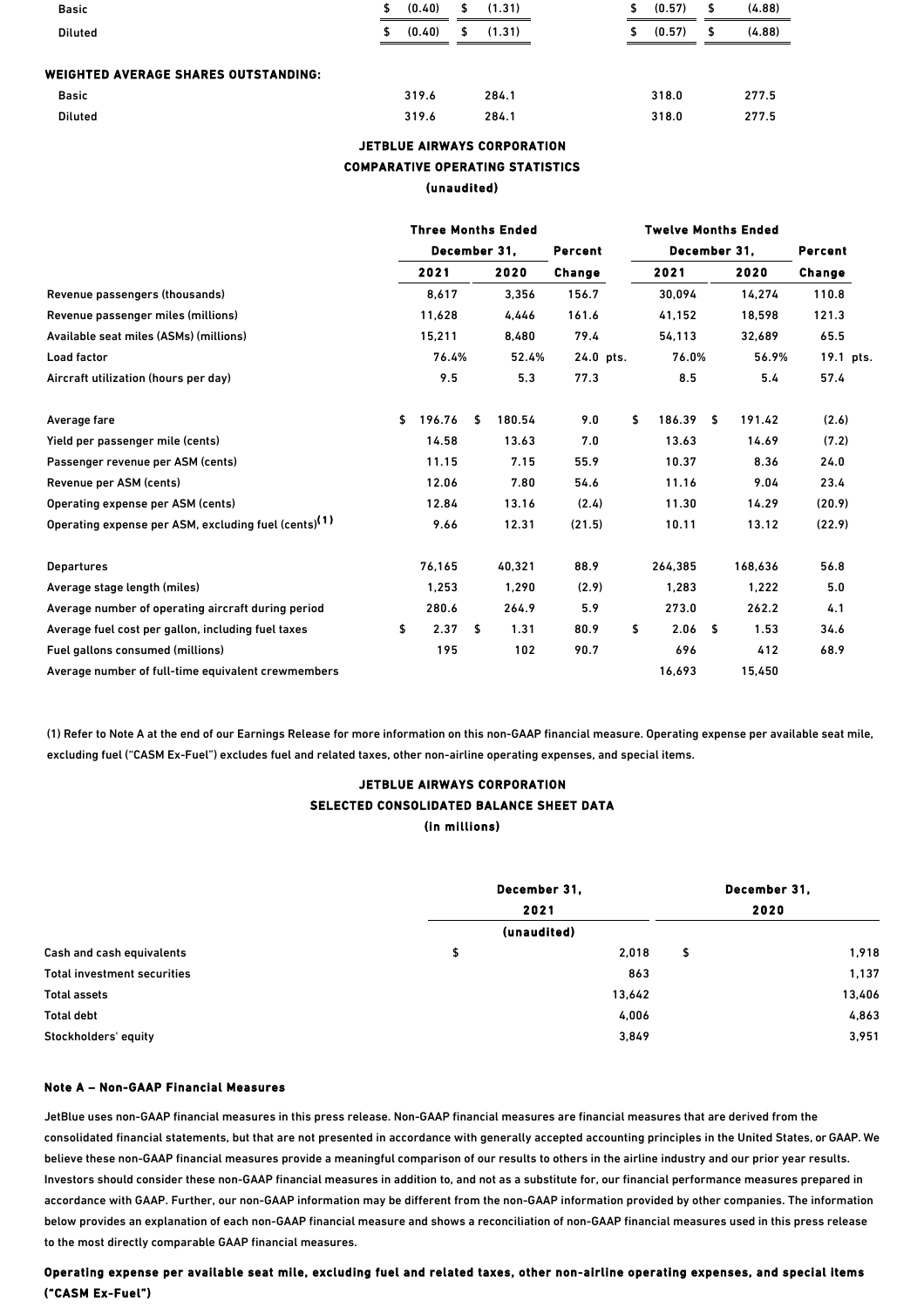Operating expenses per available seat mile, or CASM, is a common metric used in the airline industry. We exclude aircraft fuel and related taxes, operating expenses related to other non-airline businesses, such as JetBlue Technology Ventures and JetBlue Travel Products, and special items from operating expenses to determine CASM ex-fuel, which is a non-GAAP financial measure.

In 2021, special items include contra-expenses recognized on the utilization of federal grants received under various payroll support programs, contraexpenses recognized on the Employee Retention Credits (ERCs) provided by the CARES Act, and one-time costs related to the ratification of the collective bargaining agreement with our inflight crewmembers.

Special items for 2019 include one-time costs related to our Embraer E190 fleet transition and the implementation of our pilots' collective bargaining agreement.

We believe that CASM ex-fuel is useful for investors because it provides investors the ability to measure financial performance excluding items beyond our control, such as fuel costs, which are subject to many economic and political factors, or not related to the generation of an available seat mile, such as operating expense related to certain non-airline businesses. We believe this non-GAAP measure is more indicative of our ability to manage airline costs and is more comparable to measures reported by other major airlines.

With respect to JetBlue's CASM ex-fuel guidance, JetBlue is unable to provide a reconciliation of the non-GAAP financial measure to GAAP because the excluded items have not yet occurred and cannot be reasonably predicted. The reconciling information that is unavailable would include a forward-looking range of financial performance measures beyond our control, such as fuel costs, which are subject to many economic and political factors. Accordingly, a reconciliation to CASM is not available without unreasonable effort.

## NON-GAAP FINANCIAL MEASURE RECONCILIATION OF OPERATING EXPENSE PER ASM, EXCLUDING FUEL (\$ in millions, per ASM data in cents) (unaudited)

|                                    |    |         | <b>Three Months Ended</b> |        |         |              | <b>Twelve Months Ended</b> |            |         |  |
|------------------------------------|----|---------|---------------------------|--------|---------|--------------|----------------------------|------------|---------|--|
|                                    |    |         | December 31.              |        |         | December 31. |                            |            |         |  |
|                                    |    | 2021    |                           |        | 2019    | 2021         |                            | 2019       |         |  |
|                                    |    | 5       | per ASM                   | \$     | per ASM | s            | per ASM                    | 5          | per ASM |  |
| <b>Total operating expenses</b>    | s. | 1.953S  | 12.84S                    | 1.8045 | 11.225  | 6.117 \$     | 11.30 S                    | $7.294$ \$ | 11.43   |  |
| Less:                              |    |         |                           |        |         |              |                            |            |         |  |
| Aircraft fuel and related taxes    |    | 463     | 3.04                      | 455    | 2.83    | 1.436        | 2.65                       | 1,847      | 2.89    |  |
| Other non-airline expenses         |    | 12      | 0.08                      | 12     | 0.08    | 43           | 0.08                       | 46         | 0.08    |  |
| Special items                      |    | 8       | 0.06                      |        | $\sim$  | (833)        | (1.54)                     | 14         | 0.02    |  |
| Operating expenses, excluding fuel | S. | 1.470\$ | 9.665                     | 1.3365 | 8.31\$  | 5.471        | 10.11S                     | 5.387 \$   | 8.44    |  |

## Operating expense, income (loss) before taxes, net income (loss) and earnings (loss) per share, excluding special items and gain (loss) on equity investments

Our GAAP results in the applicable periods were impacted by credits and charges that were deemed special items.

In 2021, special items include contra-expenses recognized on the utilization of federal grants received under various payroll support programs, contraexpenses recognized on the Employee Retention Credits (ERCs) provided by the CARES Act, and one-time costs related to the ratification of the collective bargaining agreement with our inflight crewmembers.

Special items for 2019 include one-time costs related to our Embraer E190 fleet transition and the implementation of our pilots' collective bargaining agreement.

Certain gains and losses on our equity investments were also excluded from our 2021 and 2019 GAAP results.

We believe the impact of these items distort our overall trends and that our metrics are more comparable with the presentation of our results excluding the impact of these items. The table below provides a reconciliation of our GAAP reported amounts to the non-GAAP amounts excluding the impact of these items.

## NON-GAAP FINANCIAL MEASURE

## RECONCILIATION OF OPERATING EXPENSE, INCOME (LOSS) BEFORE TAXES, NET INCOME (LOSS) AND EARNINGS (LOSS) PER SHARE EXCLUDING SPECIAL ITEMS AND GAIN (LOSS) ON EQUITY INVESTMENTS

## (in millions, except per share amounts)

(unaudited)

|      | <b>Three Months</b> |      |                            |
|------|---------------------|------|----------------------------|
|      | Ended               |      | <b>Twelve Months Ended</b> |
|      | December 31,        |      | December 31,               |
| 2021 | 2019                | 2021 | 2019                       |
|      |                     |      |                            |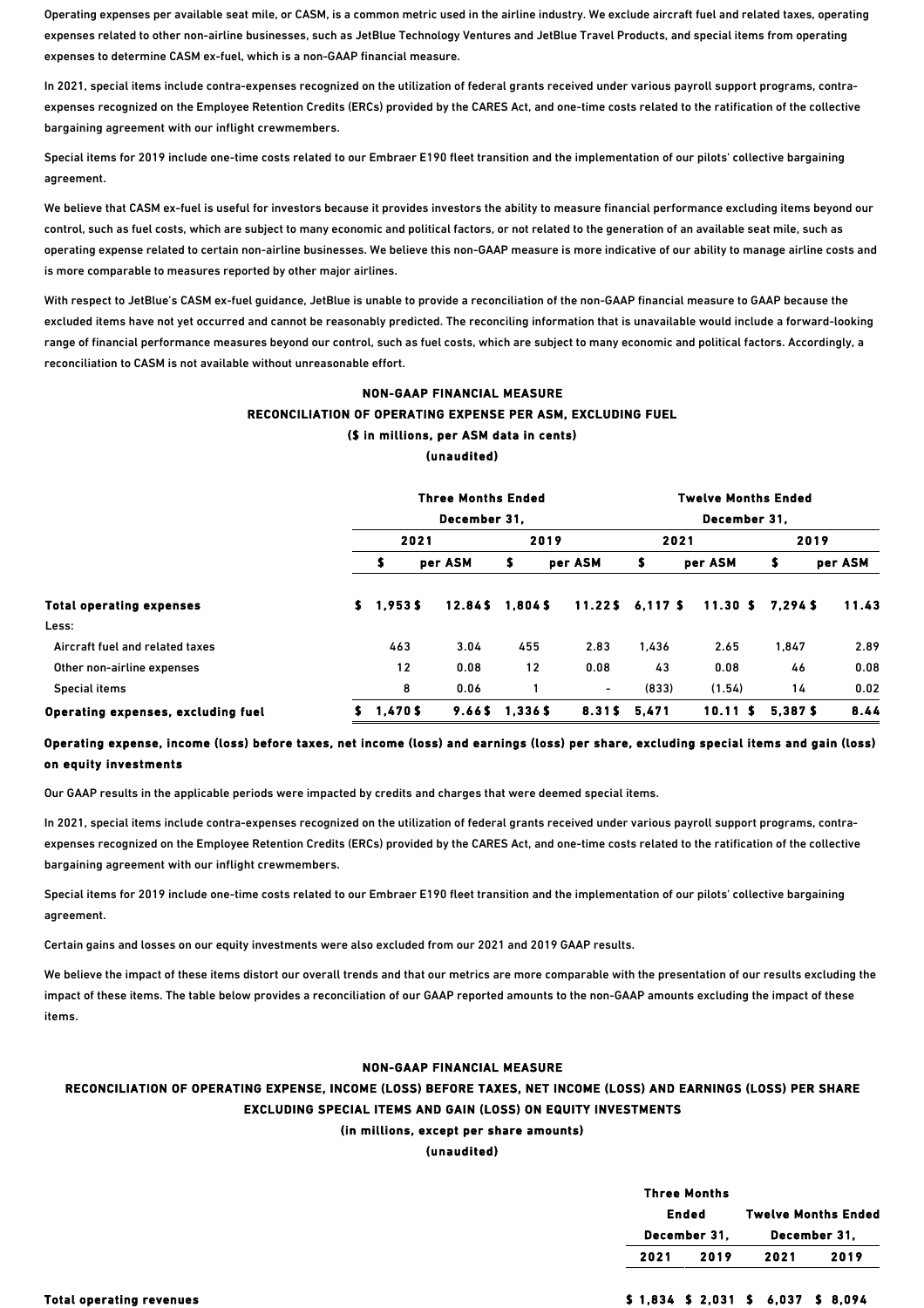| <b>Total operating expenses</b>                                                     |    |              |         | $$1,953$ \$ 1,804 \$     | 6,117 \$ 7,294                      |       |
|-------------------------------------------------------------------------------------|----|--------------|---------|--------------------------|-------------------------------------|-------|
| Less: Special items                                                                 |    |              | 8       | 1                        | (833)                               | 14    |
| Total operating expenses excluding special items                                    |    |              |         |                          | $$1,945$ \$ 1,803 \$ 6,950 \$ 7,280 |       |
| <b>Operating income (loss)</b>                                                      |    | $$(119)$ \$  |         | 227S                     | $(80)$ \$                           | 800   |
| Add back: Special items                                                             |    |              | 8       | 1                        | (833)                               | 14    |
| Operating income (loss) excluding special items                                     |    | $$(111)$ \$  |         | 228S                     | $(913)$ \$                          | 814   |
| Operating margin excluding special items                                            |    |              | $-6.0%$ | 11.2%                    | $-15.1%$                            | 10.1% |
| Income (loss) before income taxes                                                   | S. | $(163)$ \$   |         | 220S                     | $(263)$ \$                          | 768   |
| Add back: Special items                                                             |    |              | 8       | 1                        | (833)                               | 14    |
| Less: Gain (loss) on equity investments                                             |    | (10)         |         | ÷,                       | 44                                  | 15    |
| Income (loss) before income taxes excluding special items and gain (loss) on equity |    |              |         |                          |                                     |       |
| investments                                                                         | S. | $(145)$ \$   |         |                          | $221 \quad $ (1,140) \quad $$       | 767   |
| Pre-tax margin excluding special items and gain on equity investments               |    |              | $-7.9%$ | 10.9%                    | -18.9%                              | 9.5%  |
| Net income (loss)                                                                   |    | $$(129)$ \$  |         | 161S                     | $(182)$ \$                          | 569   |
| Add back: Special items                                                             |    |              | 8       | 1                        | (833)                               | 14    |
| Less: Income tax (expense) benefit related to special items                         |    |              | 2       | L,                       | (249)                               | 4     |
| Less: Gain (loss) on equity investments                                             |    | (10)         |         | $\blacksquare$           | 44                                  | 15    |
| Less: Income tax (expense) benefit related to gain (loss) on equity investments     |    |              | 3       |                          | (13)                                | (4)   |
| Net income (loss) excluding special items and gain (loss) on equity investments     |    | $$(116)$ S   |         | 162S                     | $(797)$ \$                          | 568   |
| Earnings (Loss) Per Common Share:                                                   |    |              |         |                          |                                     |       |
| Basic                                                                               |    | \$ (0.40) \$ |         | 0.56 <sub>5</sub>        | $(0.57)$ \$                         | 1.92  |
| Add back: Special items, net of tax                                                 |    | 0.02         |         | 0.01                     | (1.84)                              | 0.04  |
| Less: Gain (Loss) on equity investments, net of tax                                 |    | (0.02)       |         | $\overline{\phantom{a}}$ | 0.10                                | 0.04  |
| Basic excluding special items and gain (loss) on equity investments                 |    | \$ (0.36) \$ |         | 0.57 <sub>5</sub>        | $(2.51)$ \$                         | 1.92  |
| <b>Diluted</b>                                                                      |    | \$ (0.40) \$ |         | 0.56 <sub>5</sub>        | $(0.57)$ \$                         | 1.91  |
| Add back: Special items, net of tax                                                 |    | 0.02         |         |                          | (1.84)                              | 0.03  |
| Less: Gain (Loss) on equity investments, net of tax                                 |    | (0.02)       |         |                          | 0.10                                | 0.04  |
| Diluted excluding special items and gain (loss) on equity investments               |    | \$ (0.36) \$ |         | 0.56 <sub>5</sub>        | $(2.51)$ \$                         | 1.90  |

## Earnings before interest, taxes, depreciation, amortization, and special Items

Add back:

Earnings before interest, taxes, depreciation, and amortization (EBITDA) is a non-GAAP financial measure. We believes this measure allows investors to better understand the financial performance of the company by presenting earnings from our business operations without including the effects of capital structure, tax rates, depreciation, and amortization. We further adjusted EBITDA to account for the impact of special items which are unusual or infrequent in nature.

## NON-GAAP FINANCIAL MEASURE

## EARNINGS BEFORE INTEREST, TAXES, DEPRECIATION, AMORTIZATION, AND SPECIAL ITEMS (in millions) (unaudited)

|                                                                 | <b>Three Months Ended</b> |                |      |      |  | <b>Twelve Months Ended</b> |    |       |  |  |  |
|-----------------------------------------------------------------|---------------------------|----------------|------|------|--|----------------------------|----|-------|--|--|--|
|                                                                 | December 31,              |                |      |      |  | December 31,               |    |       |  |  |  |
|                                                                 |                           | 2021           |      | 2019 |  | 2021                       |    | 2019  |  |  |  |
| Net income (loss)                                               | s                         | $(129)$ \$     |      | 161S |  | $(182)$ \$                 |    | 569   |  |  |  |
| Less:                                                           |                           |                |      |      |  |                            |    |       |  |  |  |
| Interest (expense)                                              |                           | (39)           |      | (22) |  | (192)                      |    | (79)  |  |  |  |
| Capitalized interest                                            |                           | 3              |      | 4    |  | 12                         |    | 14    |  |  |  |
| Gain (loss) on equity investments                               |                           | (10)           |      | ٠    |  | 44                         |    | 15    |  |  |  |
| Interest income and other                                       |                           | $\overline{c}$ |      | 11   |  | (47)                       |    | 18    |  |  |  |
| Add back:                                                       |                           |                |      |      |  |                            |    |       |  |  |  |
| Income tax expense (benefit)                                    |                           | (34)           |      | 59   |  | (81)                       |    | 199   |  |  |  |
| Depreciation and amortization                                   |                           | 142            |      | 140  |  | 540                        |    | 525   |  |  |  |
| Earnings before interest, taxes, depreciation, and amortization | \$                        | 23             | - \$ | 367S |  | 460                        | Ŝ. | 1.325 |  |  |  |